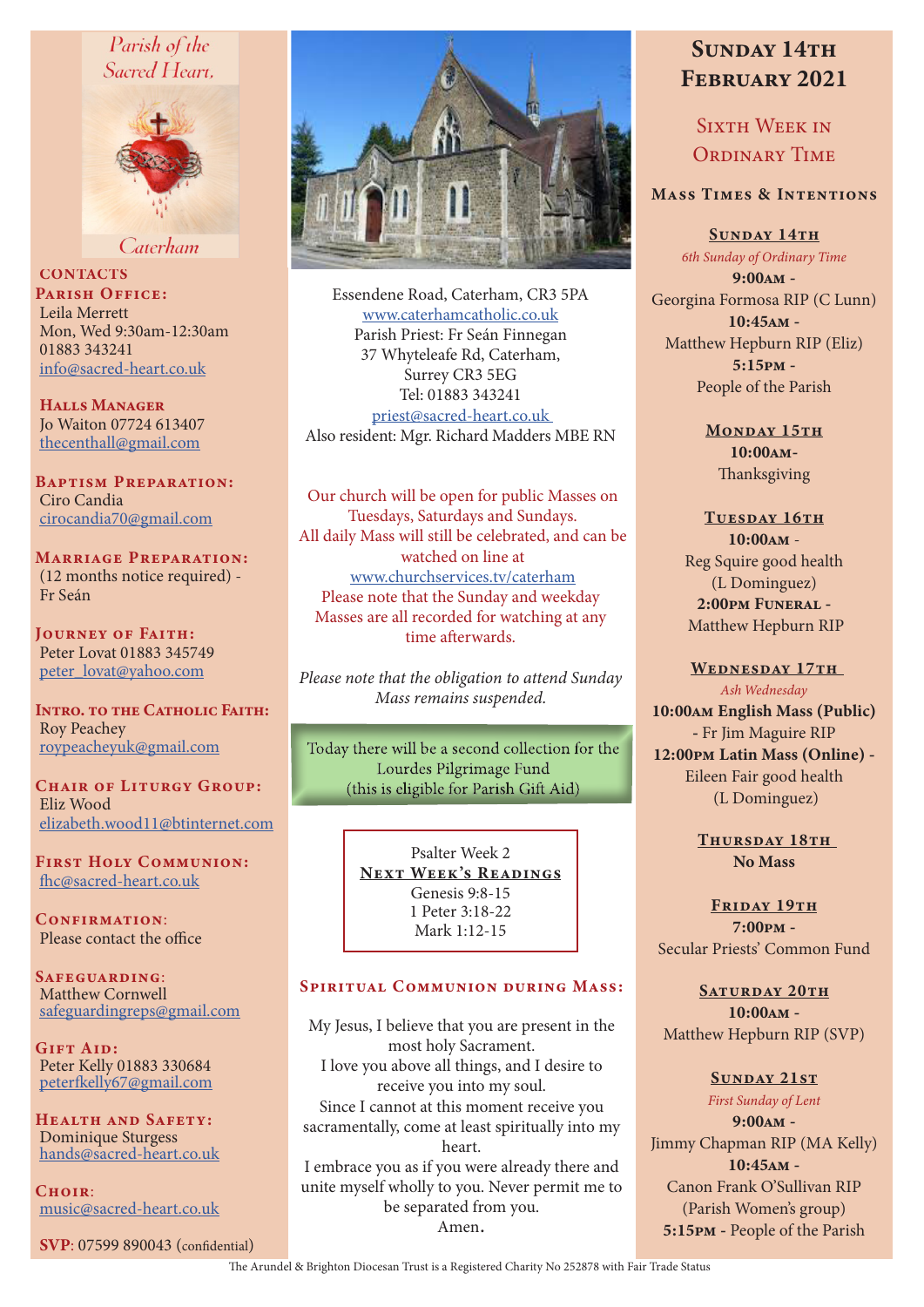Your Prayers are requested for the following people who are ill or housebound: Jane Hill; Jimmy Mullen; Eileen, Mel & Rose Lattimore; Bryan Smith; John Gilford; Tabitha Harrison; Joe Kelly; Charmaine Wise; Richard Sowa; Val Williams; Emma Newton; Charley Lunn; Ursula Koh; Riche Ahearne; Enny Martin; Fr John Hartley; Maribel Chambers, Patricia Howlett, Reef Albert, Peggy Wheeldon, John Monk, Liz Leake, Sandra, Pascal Périssat, Holly Osman, Edmond Kelly, Julian Gavin, Emma Cook, Susie, Shirley Clarke & Colin Fields.

#### LENT GROUP AT THE U.R.C.

As usual, the URC have scheduled a Lent Group for 11a.m. on a Thursday, and have invited members of the Sacrd Heart Parish to join them after Mass. This year, it will be via Zoom. The title of the course is 'Caring for Creation'. Please contact either Peter Lovat (peter\_lovat@yahoo.com) or Julian

Thomas (jpthomas@ntlworld.com).

#### JOURNEY OF FAITH

Oh dear! Another boring lockdown Wednesday! Why not join us at Journey of Faith for a lively discussion? Topic: Journey of Faith Time: Feb 10, 2021 08:00 PM London

Join Zoom Meeting https://us02web.zoom.us/j/6986253866 Meeting ID: 698 625 3866

## Lourdes Pilgrimage Appeal Collection

For those who wish to donate on-line to the A&B Lourdes Pilgrimage Appeal Collection, the following information shows how this can be done using the A&B Diocesan Lourdes Pilgrimage website.

1. Go to the Arundel & Brighton Diocesan Lourdes Pilgrimage website using this link: A&B Lourdes Pilgrimage Website or the website address https://www.abdiocese.org.uk/lourdes/home

2. Click on the button on the right-hand side of the screen.

3. Please then click on the button in the middle of the page and follow the instructions.

If you have any questions, please contact the A&B Lourdes Pilgrimage Office, either by email on lourdes.office@ abdiocese.org.uk or call 01403 740110

## DEPUTY HEADTEACHER OPPORTUNITY

We have an exciting opportunity for an enthusiastic, experienced and skilled individual to take on the role of Deputy Headteacher at St Francis' with responsibility for Curriculum and Assessment. The successful candidate will be a practising Catholic and someone who can inspire our excellent team of staff to achieve the highest quality learning and teaching for our pupils, whilst maintaining a child-centred approach.

We can offer well behaved, happy and caring children, who are enthusiastic to learn. You will be supported by a friendly, experienced and highly committed staff and governor team, as well as the Catholic community.

All details are on the Vacancies page of our school website: www.stfrancis.surrey.sch.uk To apply, email your completed forms to info@stfrancis.surrey.sch.uk by noon on Monday 1st March.

(Figures based on 2020-21 academic year:<br>£51,313-£57,889) Dependent on experience

Job Start Date: September 2021 Closing Date: noon on Monday 1st March 2021 Contract/Hours: Permanent, Full-time Priest's reference obtained: w/c 1st March 2021<br>
Salary: Leadership Scale L8-L13 Please ensure you have notified your Priest of you Please ensure you have notified your Priest of your application<br>Shortlisting:  $w/c$  8th March 2021 Interviews: w/c 15th March 2021 (These will be include a range of tasks and an interview over 1 day)

Safeguarding information: St Francis' Catholic Primary School is committed to safeguarding and promoting the welfare of children. Such posts will require an Enhanced DBS and Barred List check and references will be taken up prior to appointment.

## THE JOHN FISHER SCHOOL - VACANCY

We wish to appoint a School Business Manager to cover the current post-holder's maternity leave for 9-12 month in the first instance. Please visit the school's website for further information www.johnfisherschool.org/career-opportunities. Completed application forms should be emailed with a covering letter to Mrs H Palmer at h.palmer@johnfisherschool.org by the closing date of noon Thursday, 18th March 2021.

#### WEEKLY OFFERING

If you would like to make your weekly offering (though of course there is no obligation or expectation to do so), you are welcome to save it up until you are able to come to Mass, or you may put your envelope through the Parish Office door. Alternatively, you can donate online. This donation page works across browsers, on mobile, desktop and tablet devices. https://portal.mydona.com/assets/webPay/index.php?cid=27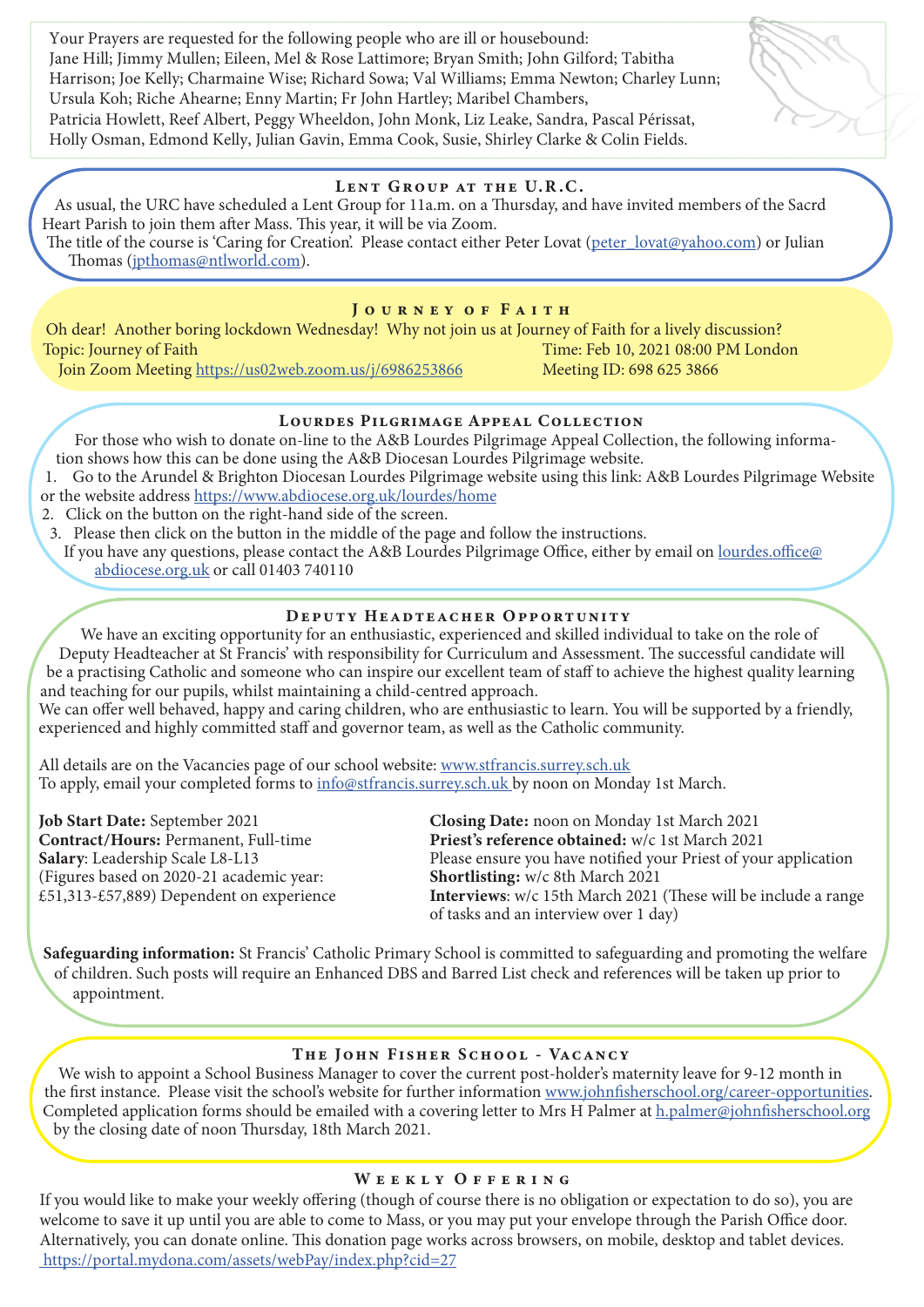

Please remember in your prayers the souls of: Matthew Hepburn RIP, whose funeral will be held here on Tuesday 16th February at 2pm (online); Lavna Taylor RIP (Val Williams' sister); and

Tony McCoy RIP. Tony moved away from the parish a few years ago to be nearer his family and they send their gratitude to those who visited him when he was still living in Caterham. Due to COVID, there will be a private family cremation ceremony.

May their souls rest in peace.

#### Bidding prayers

CAFOD Family Fast Day – Friday 19th February



It has taken Abdella 5 hours to reach this water source. He will collect just 20 ltrs for his families needs. He does this every day. Please Support CAFOD this Lent

They will help to supply a water pump which will give Abdella a chance to achieve something in his life.

What can we do?

- Follow this link and hear Abdella describing his daily search for water https://youtu.be/citDxhOvKXs
- Do the Lent challenge to walk 10,000 steps for 40 days either alone or with family. Share the task or simply
- commit to your personal challenge and ask for sponsorship. See CAFOD for details see CAFOD.org.uk/walk
- Donate either to CAFOD @ cafod.org.uk/give online or put a marked envelope through the office door.

*Pray: Loving God, we hear your call to all who thirst for a brighter future: Come to the water.*

*Pour out your Spirit upon us and lead us to walk alongside one another.*

*Let a desire for change well up within us. May we overflow with compassion and love. And as a stream wears away stone, may we reshape our world together to reflect your kingdom of hope for all. Amen.* 

## CHURCH OPENING

In summary for the Safety of all parishioners:

Unique track and trace household number required for admission to the church (email the parish office before arriving at Mass to obtain your unique number info@sacred-heart.co.uk. It will not be possible to register on the day. Although we have a government QR code this is not sufficient for parish entry.

Noses and mouths to be covered before entry

Temperatures to be taken before entry



3

Everyone to sanitise hands immediately after entry

2 metre distance from all other parishioners to be maintained



The directions of our stewards to be followed at all times



Please avoid visiting the parish office if you can. Please post letters and school forms and email where possible. Parish staff will work from home on occasion and may not be available.

On the days where there is no public Mass, Fr Seán would like to invite the donor of Mass intentions to attend Mass on their own (max 6 in the same household/bubble). Please contact the office if you would like to attend Mass for your intention so that arrangements can be made for access.

*Please note the Parish has made every effort to enable social distancing in the Church and pews are positioned to enable Parishioners to be seated at a distance of 2 metres. COVID-19 is highly contagious and is known to spread mainly from person-to-person contact. By attending the Sacred Heart, you agree to abide by the procedures established by the Parish to protect Parishioners and Volunteers.*